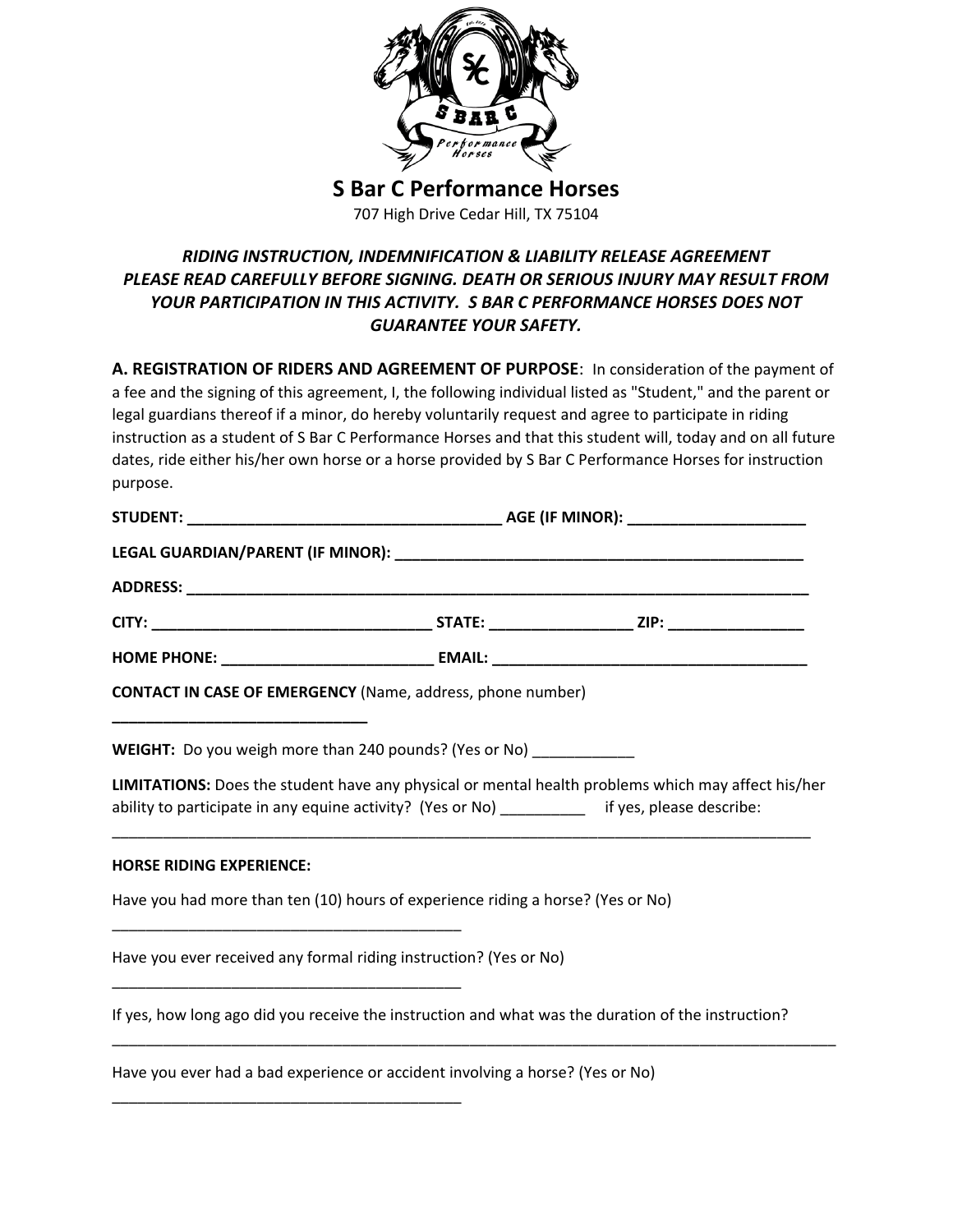If yes, please describe:

Are you nervous or uncomfortable around horses? (Yes or No)

\_\_\_\_\_\_\_\_\_\_\_\_\_\_\_\_\_\_\_\_\_\_\_\_\_\_\_\_\_\_\_\_\_\_\_\_\_\_\_\_\_\_

\_\_\_\_\_\_\_\_\_\_\_\_\_\_\_\_\_\_\_\_\_\_\_\_\_\_\_\_\_\_\_\_\_\_\_\_\_\_\_\_\_\_

If yes, are you most nervous when on the ground near a horse or when on a horse's back?

\_\_\_\_\_\_\_\_\_\_\_\_\_\_\_\_\_\_\_\_\_\_\_\_\_\_\_\_\_\_\_\_\_\_\_\_\_\_\_\_\_\_\_\_\_\_\_\_\_\_\_\_\_\_\_\_\_\_\_\_\_\_\_\_\_\_\_\_\_\_\_\_\_\_

Please circle a number below to indicate your comfort level around horses (One (1) is least comfortable and ten (10) is most comfortable).

**1 2 3 4 5 6 7 8 9 10**

## **IF YOU ARE NERVOUS OR UNCOMFORTABLE AROUND HORSES, PLEASE INFORM YOU INSTRUCTOR.**

**B. AGREEMENT SCOPE, GOVERNING LAW AND DEFINITIONS:** This agreement shall be legally binding upon me, the registered student, and the parents and/or legal guardian'(s) thereof (if minor), my heirs, estate, assigns including all minor children and personal representatives. It shall be interpreted according to the laws of the State of Texas. If any clause, phrase, or word is in conflict with state law, then that single part is null and void. The term "Horse" herein shall refer to any equine animal as defined in Texas Civil Practice or otherwise handling of horses, whether from the ground or mounted and any other equine activity as defined in TCPRC. The term "Student" and/or "Rider" shall herein refer to a person who rides a horse mounted or otherwise handles or come near a horse from the ground and any participant as defined in TCPRC. The term "I", "me", "my" shall herein refer to the above registered student rider and the parents or legal guardians thereof if a minor.

**C. ACTIVITY RISK CLASSIFICATION:** I UNDERSTAND THAT: Horseback riding is classified as RUGGED ADVENTURE RECREATIONAL SPORT ACTIVITY and there are numerous obvious and non-obvious inherent risks always present in such activity despite all safety precautions. According to NEIS (National Electronic Injury Surveillance Systems of United States Consumer Products) horse activities rank 64th among the activities of people relative to injuries that result in a stay at U.S. hospitals. Related injuries can be severe, requiring more hospital days and resulting in more lasting residual effects than injuries in other activities.

**D. NATURE OF HORSES:** I UNDERSTAND THAT: No riding horse is a completely safe horse. Horses are 5 to 15 times larger, 20 to 40 times more powerful, and 3 to 4 times faster than a human. If a rider falls from the horse to the ground, it will generally be at 3 1/2 to 5 1/2 feet, and the impact may result in injury to the rider. Horseback riding is the only sport where on much smaller, weaker predator animal (human) tries to impose its will on, and become one unit of movement with another much larger, stronger prey animal with a mind of its own (horse) and each has a limited understanding of the other. If a horse is startled, frightened, or provoked it may divert from its training and act according to its natural survival instincts. Its acts may include, by are not limited to: Stopping short; changing directions or speed at will; shifting its weight; bucking; rearing; kicking, biting, failing to respond to commands, running into objects or running from danger.

**E. STUDENT RIDER RESPONSIBILITY**: I UNDERSTAND THAT: The student rider is in primary control of the horse. The rider's safety largely depends upon his/her ability to carry out simple instructions, and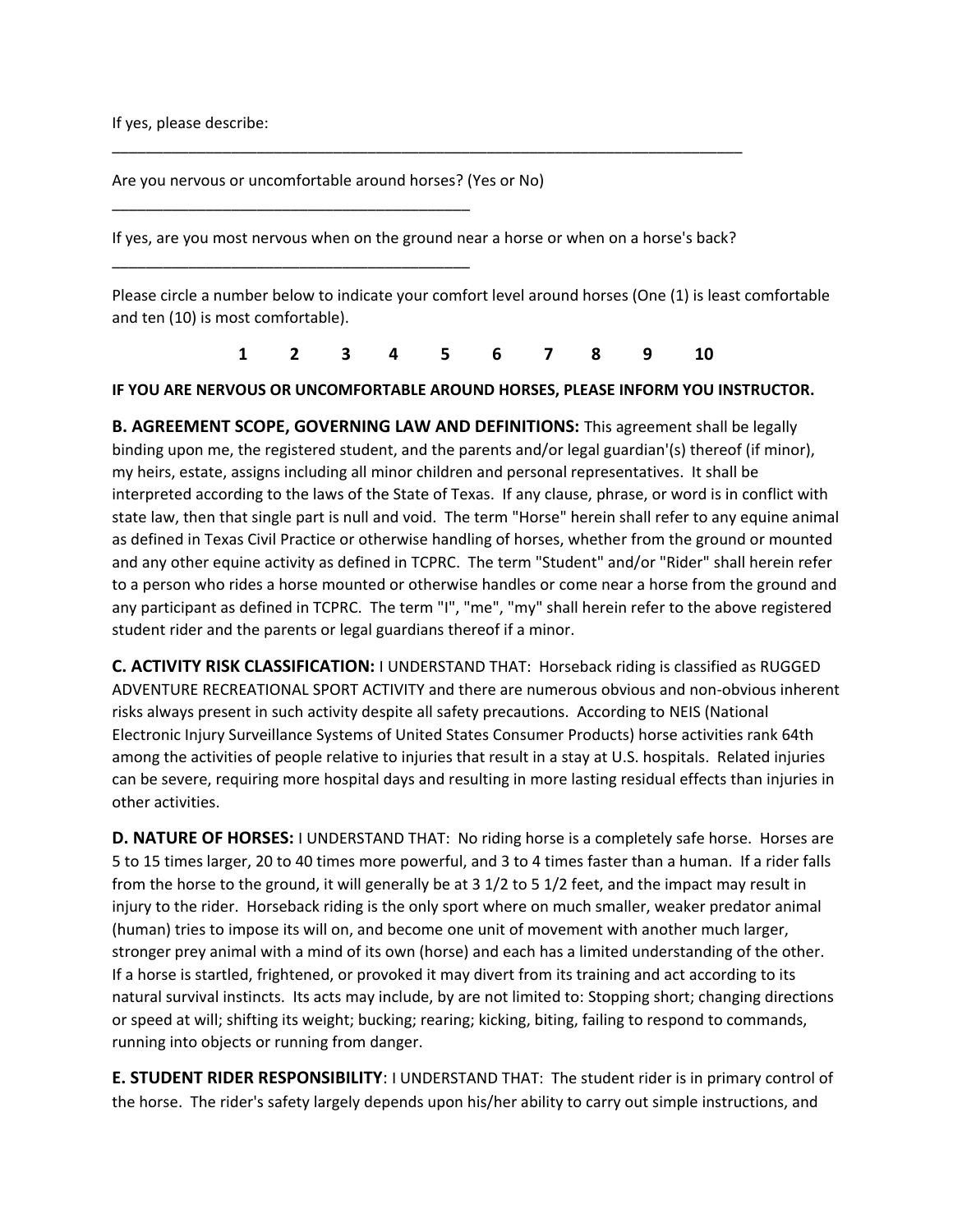his/her ability to remain balanced and calm both around and aboard the moving animal. I agree that the rider shall be responsible for his/her own safety.

**F. CONDITIONS OF NATURE:** I UNDERSTAND THAT: S Bar C Performance Horses is NOT responsible for total or partial acts, occurrences, or elements of nature that can scare a horse, cause it to fall, or react in some other unsafe way. SOME EXAMPLES ARE: Thunder, lightning, rain, wind, sound, sudden movement, unfamiliar objects, humans, wild and domestic animals, insects and/or reptiles which may walk, run or fly near, or bite or sting a horse or person; irregular footing on out-of-door groomed or wild land which is subject to constant change in condition according to weather, temperature and natural and man-made changes in landscape.

**G. CONDITIONS OF PREMISES:** In consideration of being permitted to enter for any purposes any restricted are (herein defined as including, but not limited to the arenas, stables, walkways, pens, corrals, fields, training areas, equipment rooms, horse bathing stall, office, classrooms and other areas appurtenant to any area where any activity relating to an equine activity shall take place), or being permitted to participate in any way in any equine activity I/we, for myself and my personal representatives, heirs, distributees, guardians, legal representatives, next of kin and assigns acknowledges, agrees and represents that he/she has, or will immediately on entering any of such restricted areas, and will continuously thereafter inspect such restricted areas and all portion of restricted area or areas and his/her participation, if any, in an equine activity constitutes an acknowledgement that he/she finds and accepts the area as being safe and reasonable suited for the purposes of its use, and he/she further agrees and warrants that if, at any time, he/she is in or about restricted areas and he/she feels anything to be unsafe, he/she will immediately advise his/her instructor and will immediately leave the restricted area.

**H. EQUIPMENT AND TACK:** I UNDERSTAND THAT: In consideration of being permitted to use the equipment and/or tack of S Bar C Performance Horses, I/we for myself and my personal representatives, heirs, distributees, guardians, legal representatives, next of kin, and assigns acknowledges, agrees and represent that he/she has, or will immediately prior to using such equipment or tack, and will continuously thereafter inspect such equipment and/or tack, and does further warrant that his/her use of such equipment and/or tack constitutes an acknowledgement that he/she finds and accepts such equipment and/or tack as being safe and reasonable suited or the purposes of its use, and he/she further agrees and warrants that if, at any time, he/she feels any equipment and/or tack are unsafe, he/she will immediately advise his/her instructor and will immediately cease using such equipment and/or tack or will immediately correct the condition which makes the equipment or tack unsafe. For example, saddle girths (saddle fasteners around the horse's belly) may loosen during the ride. If a rider notices this, he/she must alert the riding instructor as quickly as possible so action can be taken to avoid slippage of the saddle and a potential fall from the animal.

**I. PROTECTIVE HEADGEAR WARNING:** I AGREE THAT: I have been fully warned and advised by S Bar C Performance Horses that I should purchase and wear protective headgear (equestrian riding helmet), and do understand that the wearing of such headgear while mounting, riding, dismounting, and otherwise being around horses may prevent or reduce the severity of some head injuries and even prevent death from happening as a result of a fall or other occurrence.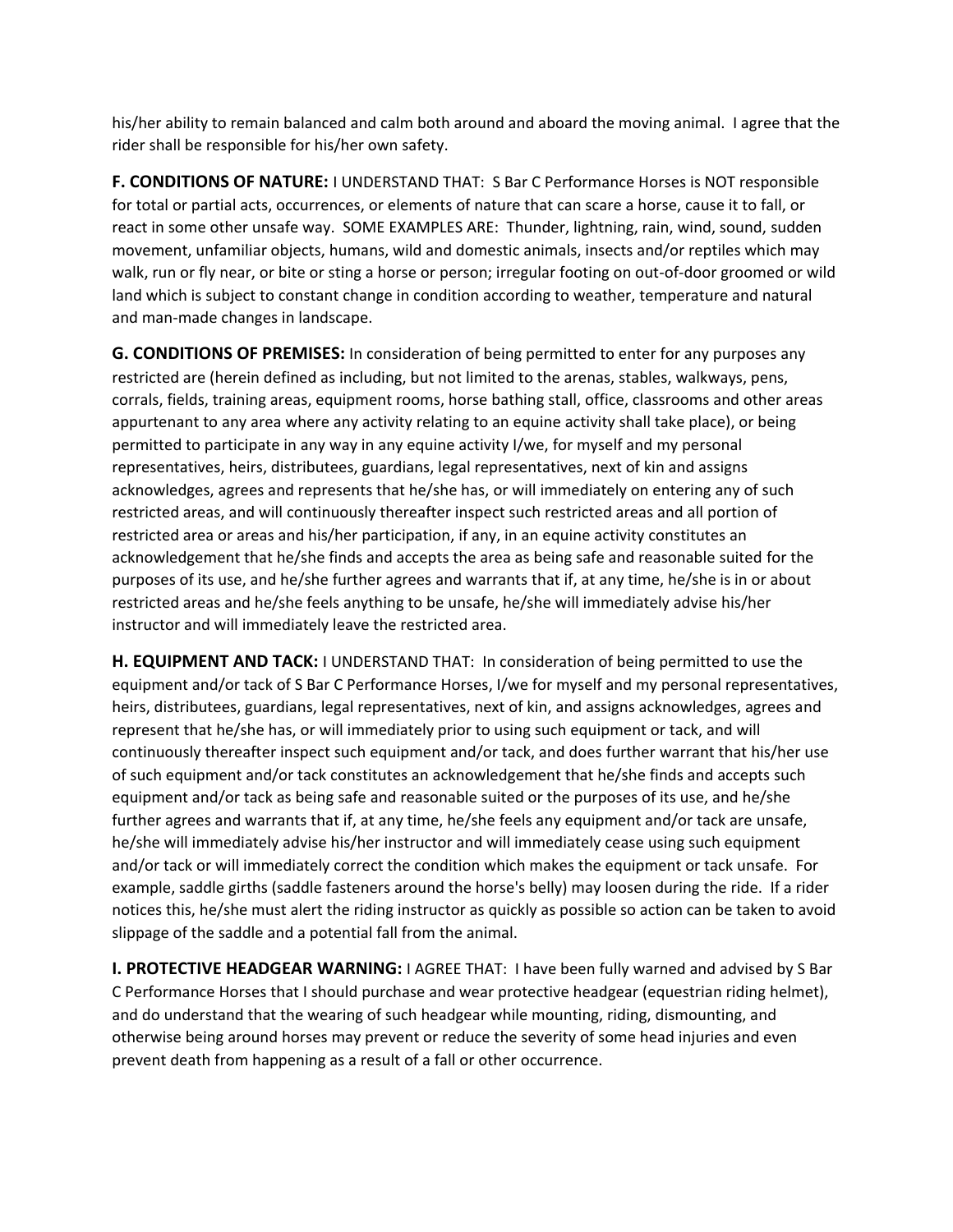**J. ACCIDENTAL/MEDICAL INSURANCE:** I AGREE THAT: Should medical treatment be required, I and/or my own accidental/medical insurance company shall pay for all such incurred expenses. My accidental/medical insurance company is \_\_\_\_\_\_\_\_\_\_\_\_\_\_\_\_\_\_\_\_\_\_\_\_\_\_\_\_\_\_\_\_\_\_\_\_\_\_\_\_\_\_\_\_\_ and my policy number is

**K. LIABILITY RELEASE & INDEMNIFICATION:** I AGREE THAT: In consideration of S Bar C Performance Horses allowing my participation in any equine activity, I, the student rider and the parent or legal guardian thereof, if minor, hereby:

1. Release, waive, discharge, hold harmless and covenants not to demand, sue or otherwise claim from S Bar C Performance Horses its premises, owners, affiliated organizations, equine activity sponsor, equine professional, lessor or operator of the equine facilities, equine owner or lessor, and each of them, their owners, agents, employees, officers, directors, shareholders, members (all herein collectively referred to as "Releasees") from all liability to the undersigned, his/her personal representatives, heirs, distributees, guardians, legal representatives, next of kin, and assigns, for any and all loss or damage, and any claim or demands therefore on account of injury to the person or property or resulting in death of the undersigned, whether caused by the negligence of the Releasees or otherwise while the undersigned is in or upon restricted areas, and/or participating in any equine activity.

2. Agree to indemnify and to hold harmless the Releasees and each of them from any loss, liability, damage, or cost that they might incur due to the presence of the undersigned in or on the restricted area or in any way participating in any equine activity, whether caused by the negligence of the Releasees or otherwise.

3. Assumes full responsibility for and risk of bodily injury, death, or property damage due to the negligence of Releasees or otherwise while in or on a restricted area and/or while participating in any equine activity. I, the student rider, and the parent or legal guardian thereof if a minor, expressly acknowledges and agrees that equine activities are very dangerous and involve the risk of serious injury and/or death and/or property damage. I, the student rider, and the parent or legal guardian thereof, if a minor further expressly agrees that the above release, waiver, and indemnity agreement is intended to be as broad and inclusive as permitted by the laws of the State of Texas, and that if any portion of this agreement is held to be invalid, it is agreed that the balance shall, notwithstanding, continue in full legal force and effect.

## **SIGNER STATEMENT OF AWARENESS**

**I/WE THE STUDENT RIDER, AND THE PARENT OR LEGAL GUARDIAN THEREOF IF MINOR, THE UNDERSIGNED, HAVE READ AND DO UNDERSTAND THE FOREGOING AGREEMENT, WARNINGS, RELEASE AND ASSUMPTION OF RISK AND HAS READ AND VOLUNTARILY SIGNS THIS AGREEMENT, AND FURTHER AGREES THAT NO ORAL REPRESENTATIONS, STATEMENTS OR INDUCEMENTS APART FROM THE ABOVE WRITTEN AGREEMENT HAVE BEEN MADE BY ANY OF THE RELEASEES. THE UNDERSIGNED FURTHER ATTEST THAT ALL FACTS RELATED TO THE APPLICANT'S PHYSICAL CONDITION, EXPERIENCE AND AGE ARE TRUE AND ACCURATE. IF ANY INFORMATION PROVIDED HEREIN CHANGES, THEN I/WE WILL IMMEDIATELY NOTIFY S BAR C PERFORMANCE HORSES, OF SUCH CHANGE IN WRITING.**